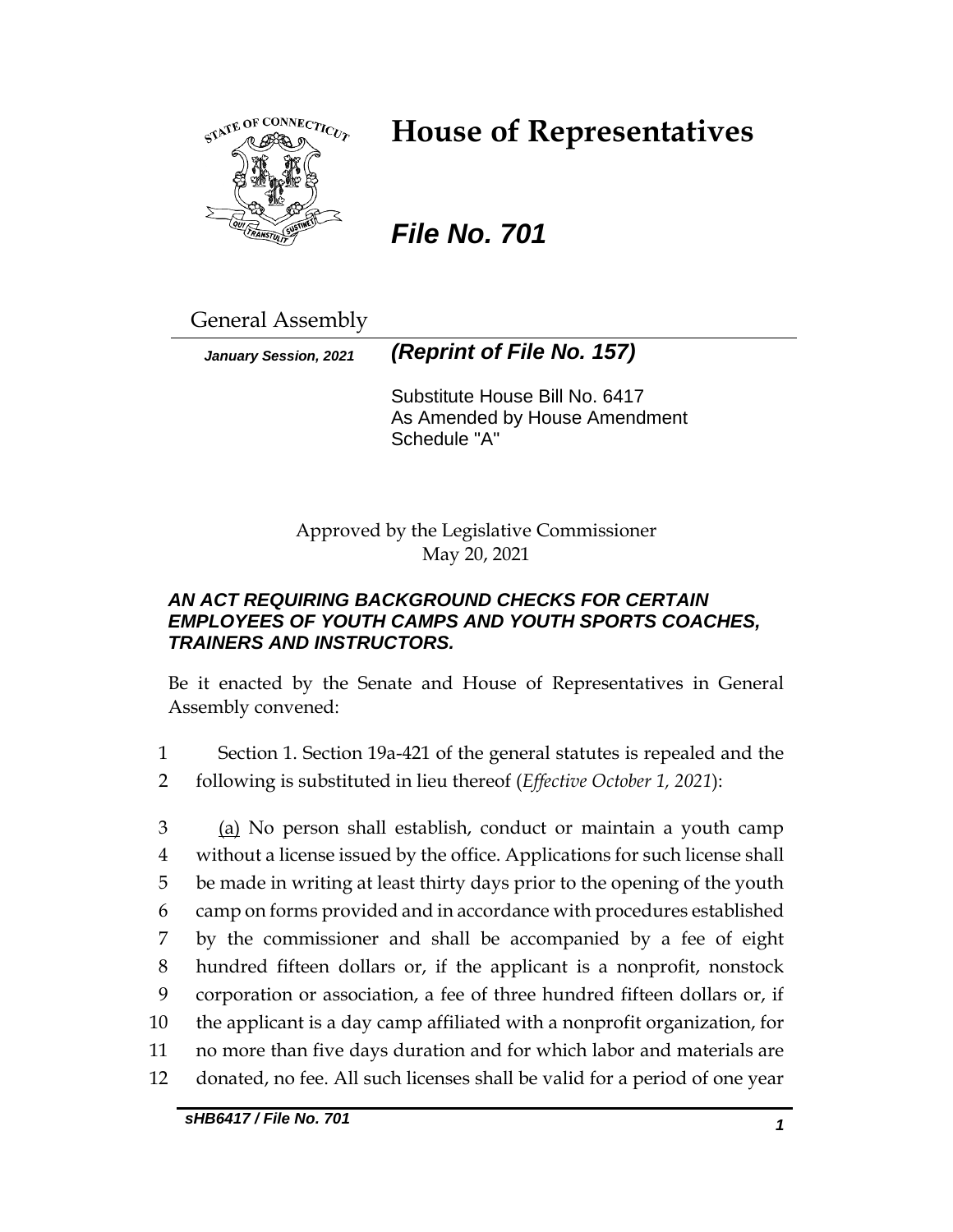from the date of issuance unless surrendered for cancellation or suspended or revoked by the commissioner for violation of this chapter or any regulations adopted under section 19a-428 and shall be renewable upon payment of an eight-hundred-fifteen-dollar license fee or, if the licensee is a nonprofit, nonstock corporation or association, a three-hundred-fifteen-dollar license fee or, if the applicant is a day camp affiliated with a nonprofit organization, for no more than five days duration and for which labor and materials are donated, no fee. (b) On and after October 1, 2022, any licensee shall require any prospective employee eighteen years of age or older, who is applying for a position at a youth camp that requires the provision of care to a

 child or involves unsupervised access to a child, to submit to a comprehensive background check. The background check shall include, but not be limited to, a (1) (A) criminal history records check conducted (i) in accordance with section 29-17a, or (ii) by searching the electronic criminal record system maintained on the Internet web site of the Judicial Department for convictions matching the prospective employee's name and date of birth, (B) state child abuse registry established pursuant to section 17a-101k, (C) registry established and maintained pursuant to section 54-257, and (D) National Sex Offender Registry Public Website maintained by the United States Department of Justice, or (2) check by a third-party provider of national criminal history record checks that is conducted through a centralized database utilizing the prospective employee's fingerprints, provided such provider appears on a list of such providers published on the Internet web site of the Office of Early Childhood. Prior to each check of the state child abuse registry conducted pursuant to this subsection, a licensee shall submit to the office an authorization for the release of personal information signed by the prospective employee, on a form prescribed 42 by the office, and the office shall submit such authorization to the Department of Children and Families. Any prospective employee who holds a J-1 visa, H-1B visa or R-1 visa issued by the United States Department of State shall not be required to submit to a background

check under this section.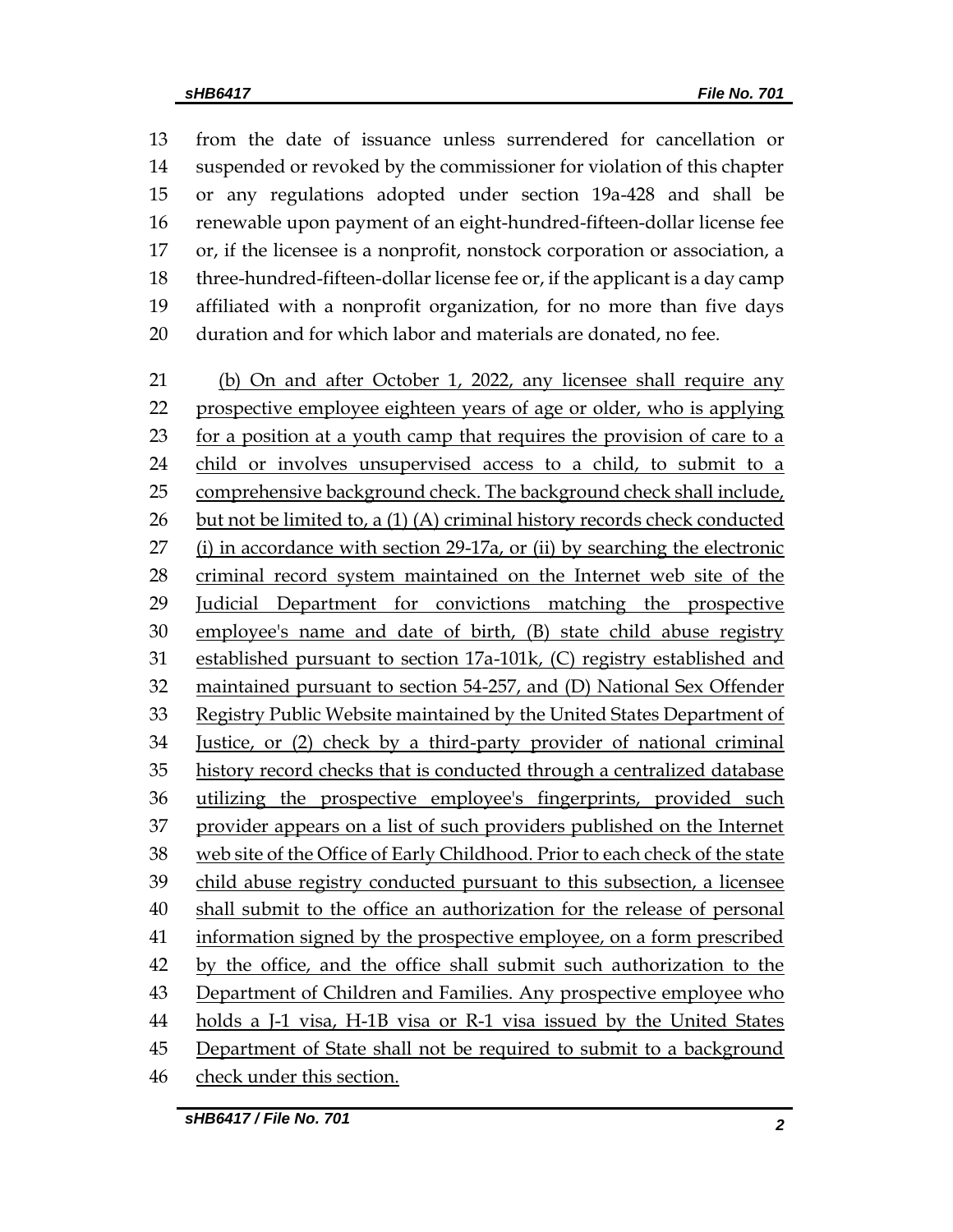| 47 | (c) Pending completion of all comprehensive background check                 |
|----|------------------------------------------------------------------------------|
| 48 | components described in subsection (b) of this section, a prospective        |
| 49 | employee may begin work on a provisional basis, provided such                |
| 50 | prospective employee is supervised at all times by an employee who           |
| 51 | was subjected to a comprehensive background check described in               |
| 52 | subsection (b) of this section within the past five years.                   |
| 53 | (d) Each licensee shall require any employee of a youth camp holding         |
| 54 | a position that requires the provision of care to a child or involves        |
| 55 | unsupervised access to a child to submit to a comprehensive                  |
| 56 | background check described in subsection (b) of this section not later       |
| 57 | than five years after the date such employee was hired, and at least once    |
| 58 | every five years thereafter. Nothing in this section prohibits a licensee    |
| 59 | from requiring any such employee to submit to a comprehensive                |
| 60 | background check more than once during a five-year period.                   |
| 61 | (e) The Commissioner of Early Childhood shall have the discretion to         |
| 62 | refuse to license under sections 19a-420 to 19a-429, inclusive, a person     |
| 63 | to establish, conduct or maintain a youth camp, as described in section      |
| 64 | 19a-420, or to suspend or revoke the license or take any other action set    |
| 65 | forth in any regulation adopted pursuant to section 19a-428 if, the          |
| 66 | person who establishes, conducts or maintains such youth camp or a           |
| 67 | person employed therein in a position connected with the provision of        |
| 68 | care to a child or involving unsupervised access to a child, has been        |
| 69 | convicted in this state or any other state of a felony as defined in section |
| 70 | 53a-25 involving the use, attempted use or threatened use of physical        |
| 71 | force against another person, of cruelty to persons under section 53-20,     |
| 72 | injury or risk of injury to or impairing morals of children under section    |
| 73 | 53-21, abandonment of children under the age of six years under section      |
| 74 | 53-23, or any felony where the victim of the felony is a child under         |
| 75 | eighteen years of age, or of a violation of section 53a-70b of the general   |
| 76 | statutes, revision of 1958, revised to January 1, 2019, 53a-70, 53a-70a,     |
| 77 | 53a-71, 53a-72a, 53a-72b or 53a-73a, or has a criminal record in this state  |
| 78 | or any other state that the commissioner reasonably believes renders the     |
| 79 | person unsuitable to establish, conduct or maintain or be employed by        |
| 80 | a youth camp. However, no refusal of a license shall be rendered except      |
|    | sHB6417 / File No. 701<br>3                                                  |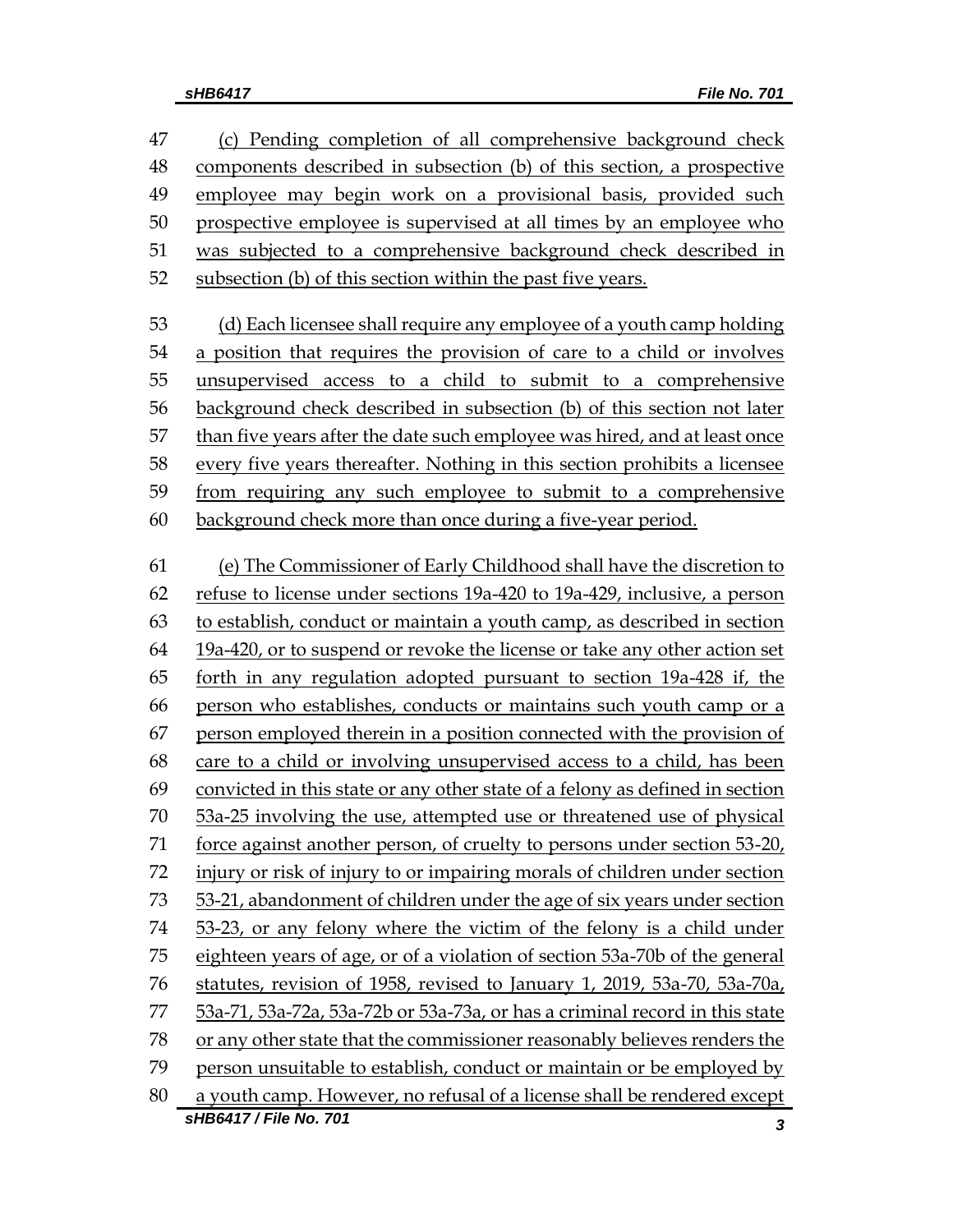## in accordance with the provisions of sections 46a-79 to 46a-81, inclusive.

 (f) Any person who is licensed to establish, operate or maintain a youth camp shall notify the Commissioner of Early Childhood if such licensee or any person employed by such youth camp is convicted of a crime listed in subsection (e) of this section, if such licensee or person employed by such youth camp is employed in a position connected with the provision of care to a child or involving unsupervised access to a 88 child, immediately upon obtaining knowledge of the conviction. Failure to comply with the notification requirement may result in the suspension or revocation of the license or the imposition of any action set forth in regulation, and shall subject the licensee to a civil penalty of not more than one hundred dollars per day for each day after the licensee obtained knowledge of the conviction, provided such civil penalty shall not exceed the aggregate sum of four thousand five hundred dollars.

 (g) Each licensee shall maintain, and make available for inspection upon request of the Office of Early Childhood, any documentation associated with a comprehensive background check described in subsection (b) of this section, for a period of not less than five years from the date of (1) completion of such background check, if the subject of the comprehensive background check was not hired by the licensee, or (2) separation from employment, if the subject of the comprehensive 103 background check was hired by the licensee.

 Sec. 2. Section 21a-432 of the general statutes is repealed and the following is substituted in lieu thereof (*Effective October 1, 2021*):

(a) For purposes of this section:

*sHB6417 / File No. 701 4* (1) "Youth athletic activity" means an organized athletic activity involving participants of not less than seven years of age, except as provided in subsections (d) to (f), inclusive, of this section, and not more than nineteen years of age, who (A) (i) engage in an organized athletic game or competition against another team, club or entity or in practice or preparation for an organized game or competition against another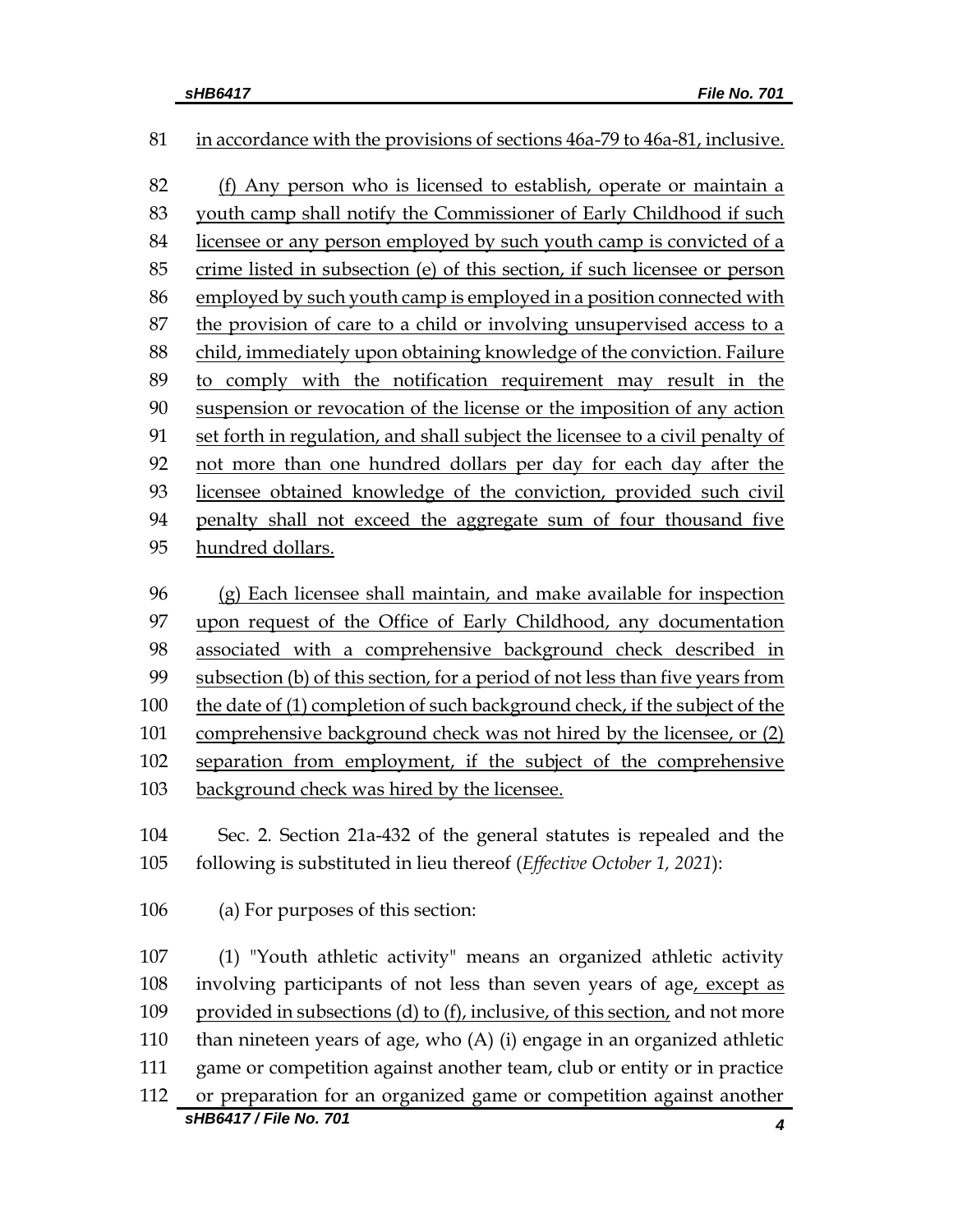team, club or entity, or (ii) attend an organized athletic camp or clinic the purpose of which is to train, instruct or prepare such participants to engage in an organized athletic game or competition, and (B) (i) pay a fee to participate in such organized athletic game or competition or attend such camp or clinic, or (ii) whose cost to participate in such athletic game or competition or attend such camp or clinic is sponsored by a municipality, business or nonprofit organization. "Youth athletic activity" does not include any college or university athletic activity, or an athletic activity that is incidental to a nonathletic program or lesson; and

 (2) "Operator" means any municipality, business or nonprofit organization that conducts, coordinates, organizes or otherwise oversees any youth athletic activity but shall not include any municipality, business or nonprofit organization solely providing access to, or use of, any field, court or other recreational area, whether for compensation or not.

 (b) Not later than January 1, 2016, and annually thereafter, each operator of a youth athletic activity shall make available a written or electronic statement regarding concussions to each youth athlete and a 132 parent or legal guardian of each youth athlete participating in the youth athletic activity. Such written or electronic statement shall be made available upon registration of each youth athlete and shall be consistent with the most recent information provided by the National Centers for Disease Control and Prevention regarding concussions. Such written or electronic statement shall include educational content addressing, at a minimum: (1) The recognition of signs or symptoms of a concussion, (2) the means of obtaining proper medical treatment for a person suspected of sustaining a concussion, (3) the nature and risks of concussions, including the danger of continuing to engage in youth athletic activity after sustaining a concussion, and (4) the proper procedures for allowing a youth athlete who has sustained a concussion to return to athletic activity.

#### (c) No operator, or designee of such operator, shall be subject to civil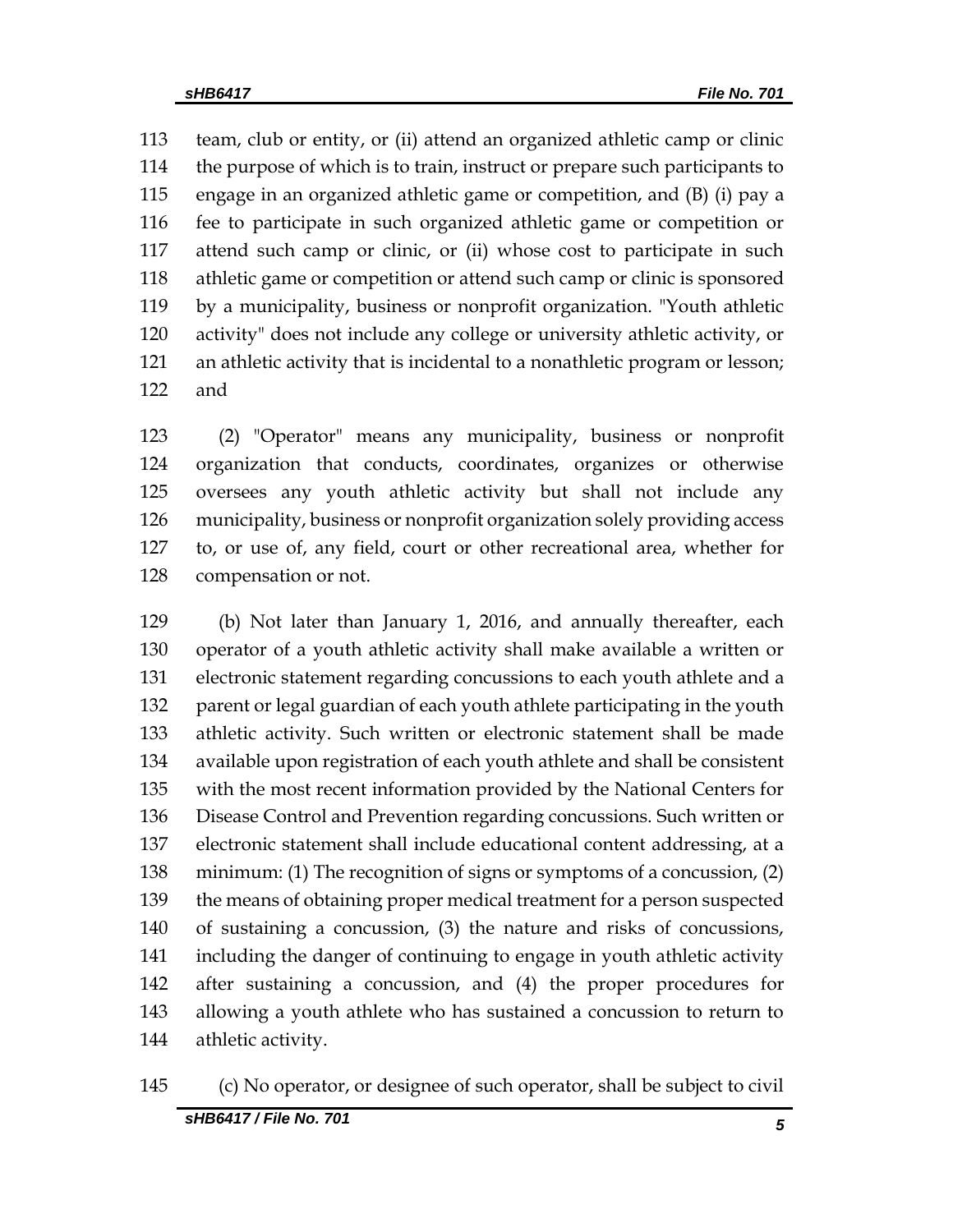| 146 | liability for failing to make available the written or electronic statement  |
|-----|------------------------------------------------------------------------------|
| 147 | regarding concussions pursuant to subsection (b) of this section.            |
| 148 | (d) Notwithstanding the provisions of subsection (a) of this section,        |
| 149 | for purposes of this subsection and subsections (e) and (f) of this section, |
| 150 | youth athletic activity also includes an organized athletic activity         |
| 151 | involving participants less than seven years of age. On and after October    |
| 152 | 1, 2022, an operator shall require any prospective employee or               |
| 153 | volunteer, except as provided in subsection (f) of this section, who is      |
| 154 | eighteen years of age or older and applying for a position as a coach or     |
| 155 | instructor of a youth athletic activity or as an athletic trainer, licensed  |
| 156 | under chapter 375a, to submit to a comprehensive background check.           |
| 157 | The background check shall include, but not be limited to, a (1) (A)         |
| 158 | criminal history records check conducted (i) in accordance with section      |
| 159 | 29-17a, or (ii) by searching the electronic criminal record system           |
| 160 | maintained on the Internet web site of the Judicial Department for           |
| 161 | convictions matching the prospective employee's name and date of             |
| 162 | birth, (B) check of the state child abuse registry established pursuant to   |
| 163 | section 17a-101k, (C) check of the registry established and maintained       |
| 164 | pursuant to section 54-257, and (D) search of the National Sex Offender      |
| 165 | Registry Public Website maintained by the United States Department of        |
| 166 | Justice, or (2) check by a third-party provider of national criminal         |
| 167 | history record checks that is conducted in accordance with the national      |
| 168 | industry background check standards established by the United States         |
| 169 | Olympic and Paralympic Committee. For each check of the state child          |
| 170 | abuse registry conducted pursuant to this subsection, an operator shall      |
| 171 | submit to the Department of Children and Families an authorization for       |
| 172 | the release of personal information signed by the prospective employee       |
| 173 | or volunteer. The provisions of this subsection shall not apply to an        |
| 174 | athletic coach of intramural or interscholastic athletics who is employed    |
| 175 | by a local or regional board of education, provided such board satisfies     |
| 176 | the requirements relating to state and national criminal history records     |
| 177 | checks applicable to employees of such board pursuant to section 10-         |
| 178 | 221d. Pending completion of all background check components                  |
| 179 | described in this subsection, a prospective employee or volunteer may        |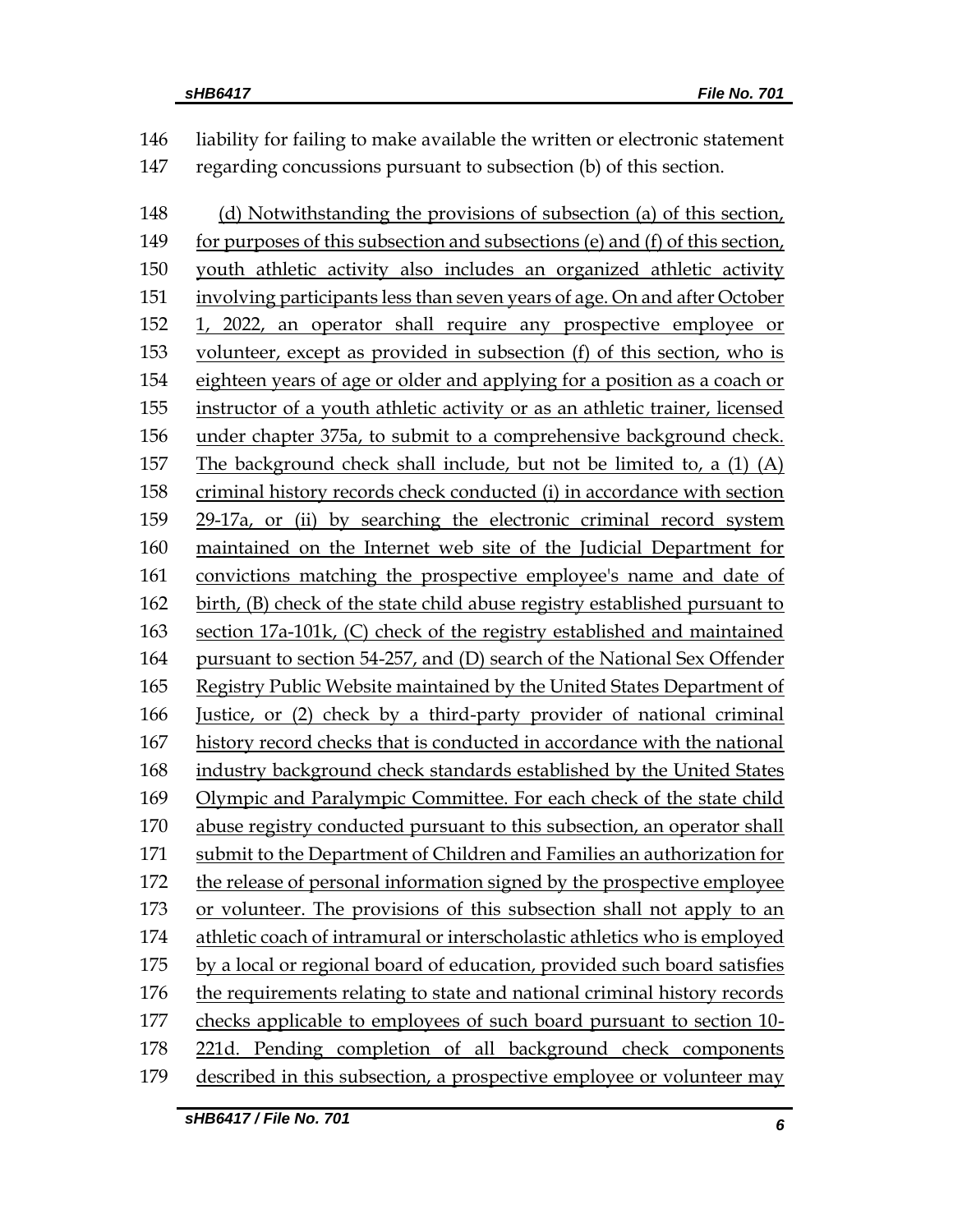begin work on a provisional basis, provided such prospective employee or volunteer is supervised at all times by an employee or volunteer who was subjected to a background check described in this subsection within the previous five years. (e) The comprehensive background checks required pursuant to subsection (d) of this section shall be conducted at least once every five years for each coach, instructor or athletic trainer employed by or volunteering for an operator.

 (f) A person who is eighteen years of age or older and applies for a position as a coach, instructor or athletic trainer for a youth athletic activity in the state shall not be required to submit to such comprehensive background checks if such person (1) is an employee or volunteer of an operator of a youth athletic activity in the state, or has not been separated from employment or volunteer position as a coach, instructor or athletic trainer for a youth athletic activity in the state for a period of more than one hundred eighty days, and (2) has successfully completed such comprehensive background checks in the previous five years. Nothing in this section prohibits an operator from requiring that a person applying for a position as a coach, instructor or athletic trainer submit to comprehensive background checks more than once during a five-year period.

 (g) If the comprehensive background check conducted pursuant to subsection (d) of this section results in a finding that a person who applied for a position as a coach, instructor or athletic trainer for a youth athletic activity has been convicted in this state or any other state of a felony as defined in section 53a-25 involving the use, attempted use or threatened use of physical force against another person, of cruelty to persons under section 53-20, injury or risk of injury to or impairing morals of children under section 53-21, abandonment of children under the age of six years under section 53-23, or any felony where the victim of the felony is a child under eighteen years of age, or of a violation of section 53a-70b of the general statutes, revision of 1958, revised to January 1, 2019, or section 53a-70, 53a-70a, 53a-71, 53a-72a, 53a-72b or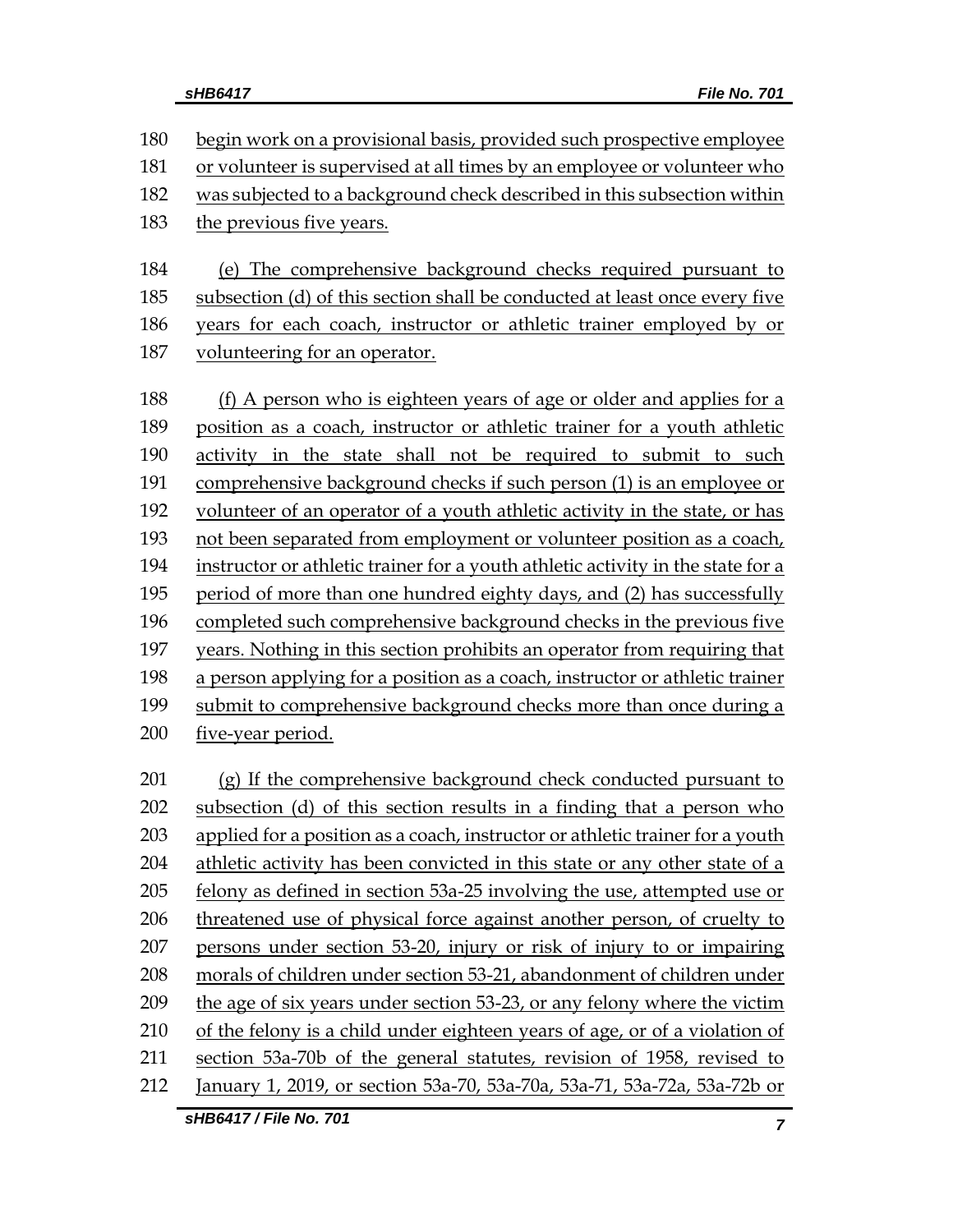| 213 | 53a-73a, or has a criminal record in this state or any other state that the |
|-----|-----------------------------------------------------------------------------|
| 214 | operator reasonably believes may render the person unsuitable for a         |
| 215 | position as a coach, instructor or athletic trainer for a youth athletic    |
| 216 | activity, the operator to whom the person has applied shall not employ      |
| 217 | the person or accept the person as a volunteer if, after considering (1)    |
| 218 | the nature of the crime and its relationship to the position for which the  |
| 219 | person has applied; (2) information pertaining to the degree of             |
| 220 | rehabilitation of the convicted person; and (3) the time elapsed since the  |
| 221 | conviction or release, the operator determines that such person is not      |
| 222 | suitable for the position for which such person has applied.                |
|     |                                                                             |

| sections: | This act shall take effect as follows and shall amend the following |         |
|-----------|---------------------------------------------------------------------|---------|
| Section 1 | October 1, 2021                                                     | 19a-421 |
| Sec. 2    | October 1, 2021                                                     | 21a-432 |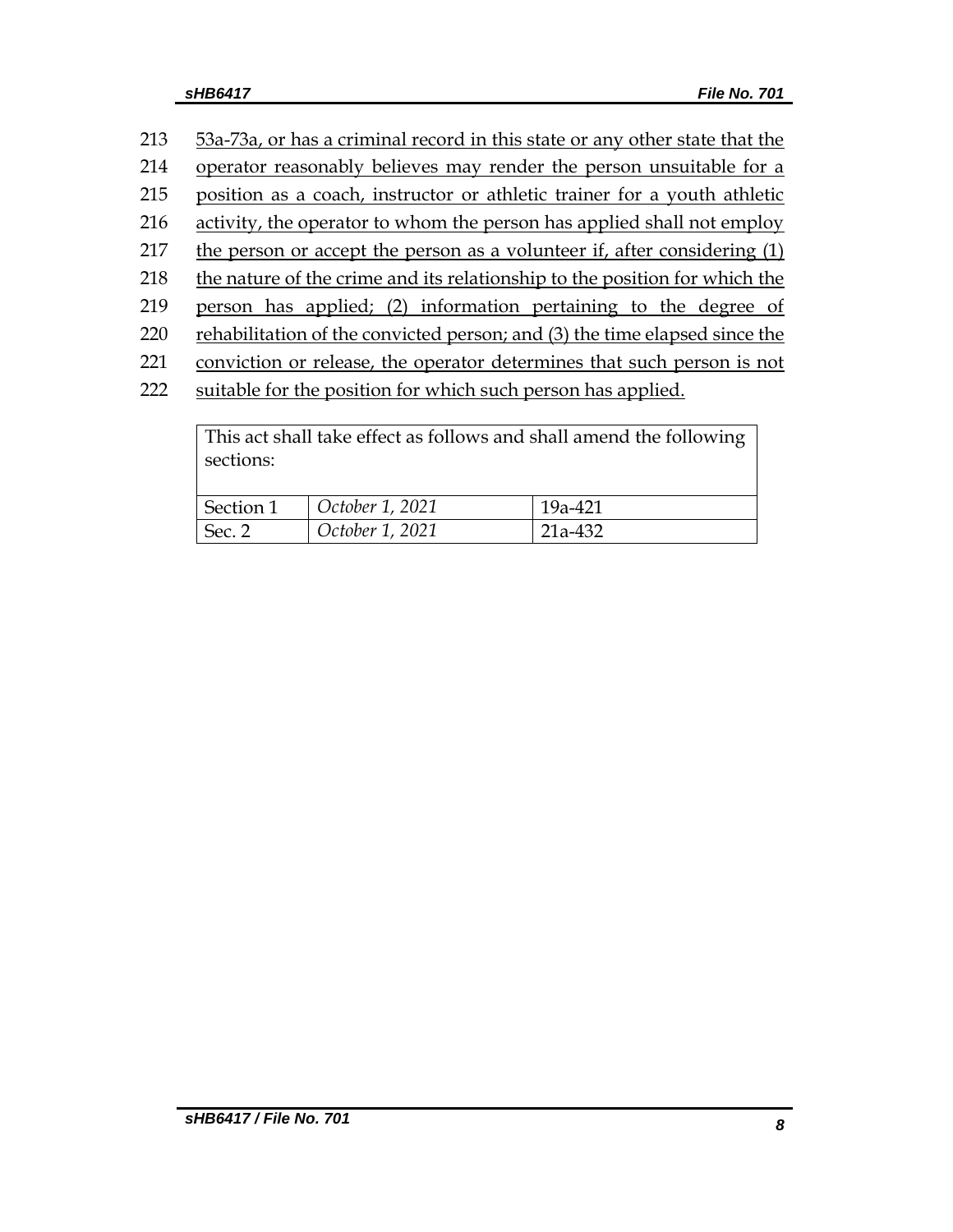*The following Fiscal Impact Statement and Bill Analysis are prepared for the benefit of the members of the General Assembly, solely for purposes of information, summarization and explanation and do not represent the intent of the General Assembly or either chamber thereof for any purpose. In general,*  fiscal impacts are based upon a variety of informational sources, including the analyst's professional *knowledge. Whenever applicable, agency data is consulted as part of the analysis, however final products do not necessarily reflect an assessment from any specific department.*

### *OFA Fiscal Note*

#### *State Impact:*

| <b>Agency Affected</b>         | <b>Fund-Effect</b> | FY 22 \$ | FY 23 \$  |
|--------------------------------|--------------------|----------|-----------|
| Department of Emergency        | Applicant          | None     | See Below |
| Services and Public Protection | Fingerprint Card   |          |           |
|                                | Submission         |          |           |
|                                | Account -          |          |           |
|                                | Potential          |          |           |
|                                | Revenue Gain       |          |           |
| Resources of the General Fund  | GF - Potential     | None     | See Below |
|                                | Revenue Gain       |          |           |

Note: GF=General Fund

#### *Municipal Impact:*

| <b>Municipalities</b>  | Effect               | FY 22 \$    | FY 23 \$  |
|------------------------|----------------------|-------------|-----------|
| Various Municipalities | <b>STATE</b>         | <b>None</b> | See Below |
|                        | MANDATE <sup>1</sup> |             |           |
|                        | - Potential          |             |           |
|                        | Cost                 |             |           |

#### *Explanation*

The bill requires certain municipalities and other youth athletic activity operators and youth camps to conduct comprehensive background checks on certain prospective employees resulting in a potential revenue gain to the state and a potential cost to municipalities.

The Department of Emergency Services and Public Protection (DESPP) conducts state background checks for \$75 per person and to the

 $\overline{a}$ 

<sup>1</sup> State mandate is defined in Sec. 2-32b(2) of the Connecticut General Statutes, "state mandate" means any state initiated constitutional, statutory or executive action that requires a local government to establish, expand or modify its activities in such a way as to necessitate additional expenditures from local revenues.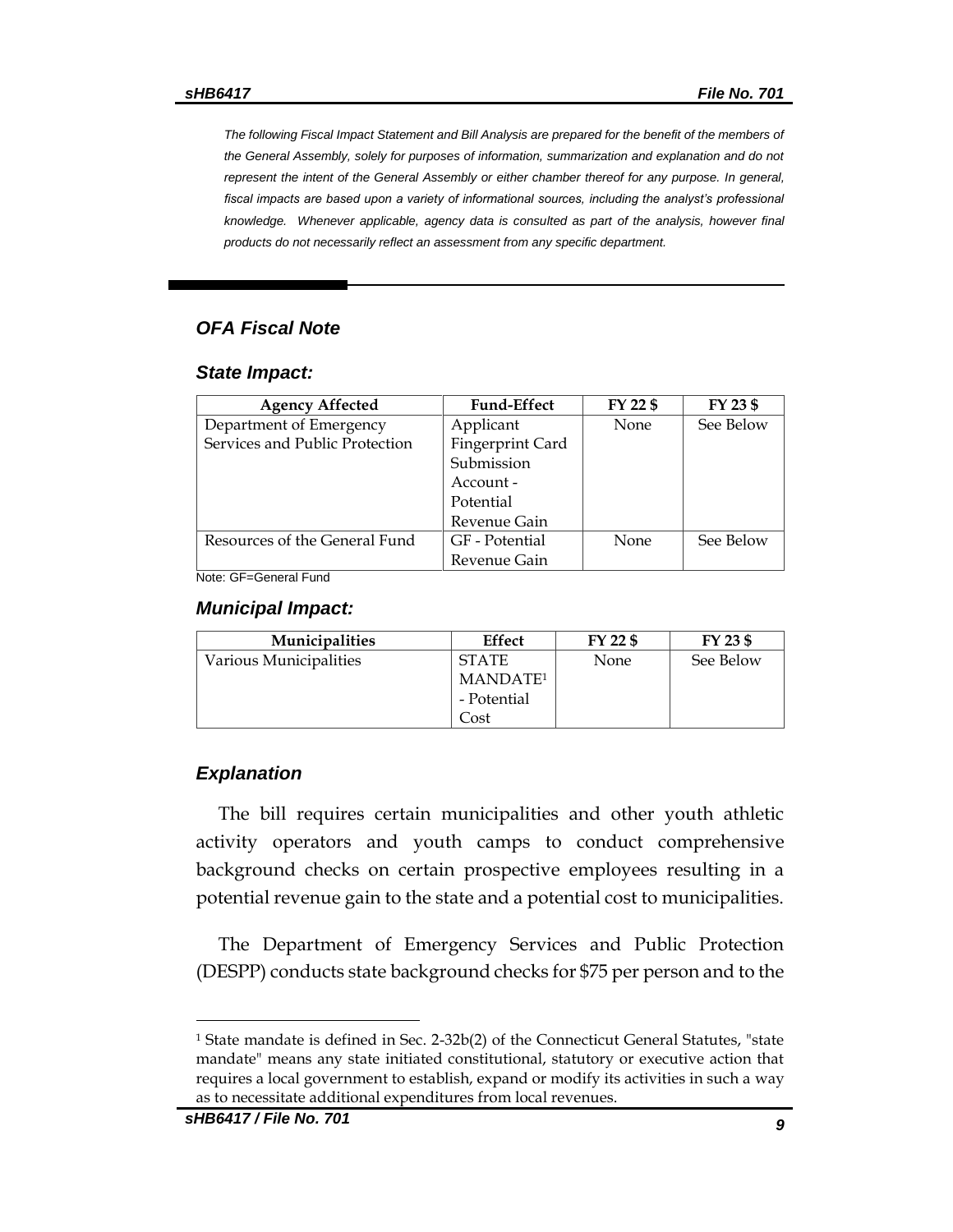extent additional background checks are requested there is a potential revenue gain to the state. State background checks require fingerprinting, which DESPP conducts for \$15 per person resulting in a potential revenue gain to the Applicant Fingerprint Card Submission Account<sup>2</sup>.

The bill also results in a potential revenue gain to the state related to a civil penalty of not more than \$100 per day for each day, up to \$4,500, a licensee has knowledge of an employee's conviction and does not report it to the Office of Early Childhood. The extent of the revenue gain depends on the civil penalty imposed and the number of days the licensee fails to meet the notification requirements established by the amendment.

There is a cost to municipalities that will vary based on 1) the number of background checks they conduct, and 2) the vendor they use to conduct them. A town that conducts these background checks via DESPP would incur costs of \$75 per person for the state criminal background check and \$15 per person for fingerprinting. A town that conducts background checks via a third-party vendor could incur costs of \$18 to \$20 per person for both.

A municipality could at least partially offset this cost if it chose to increase any fees it charges for participation in youth athletic activities.

The Department of Children and Families (DCF) is in the process of implementing an automated Child Abuse and Neglect Registry system, which will be in place before the bill becomes effective, therefore, no fiscal impact to the agency is anticipated from the bill. DCF does not charge a fee for a check of the Registry.

House "A" strikes the underlying bill and its associated fiscal impact

 $\overline{a}$ 

<sup>2</sup> Funds in the Applicant Fingerprint Card Submission Account are used for IT support and maintenance for the fingerprinting systems.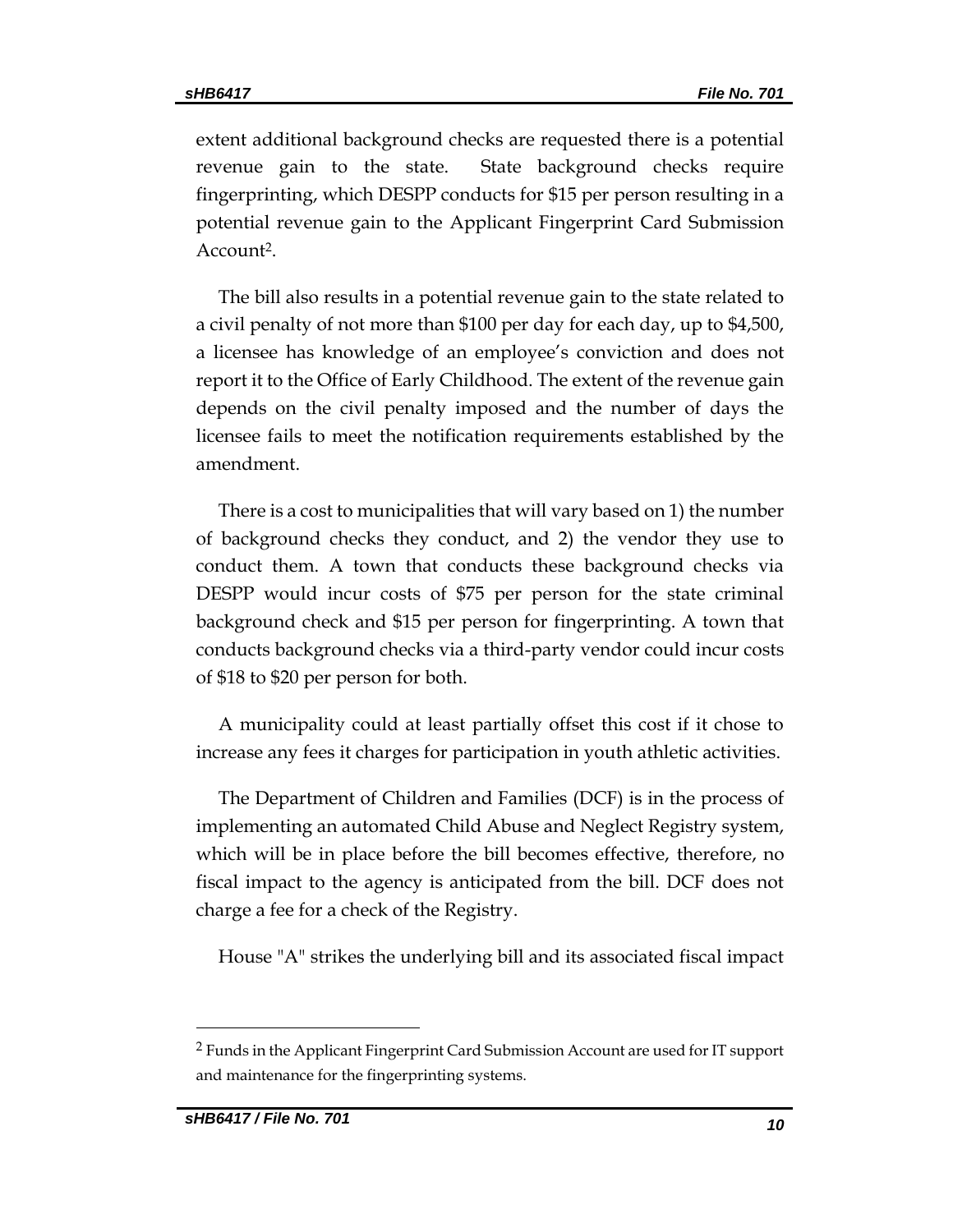resulting in the impact described above.

## *The Out Years*

The annualized ongoing fiscal impact identified above would continue into the future subject to the number of background checks and inflation.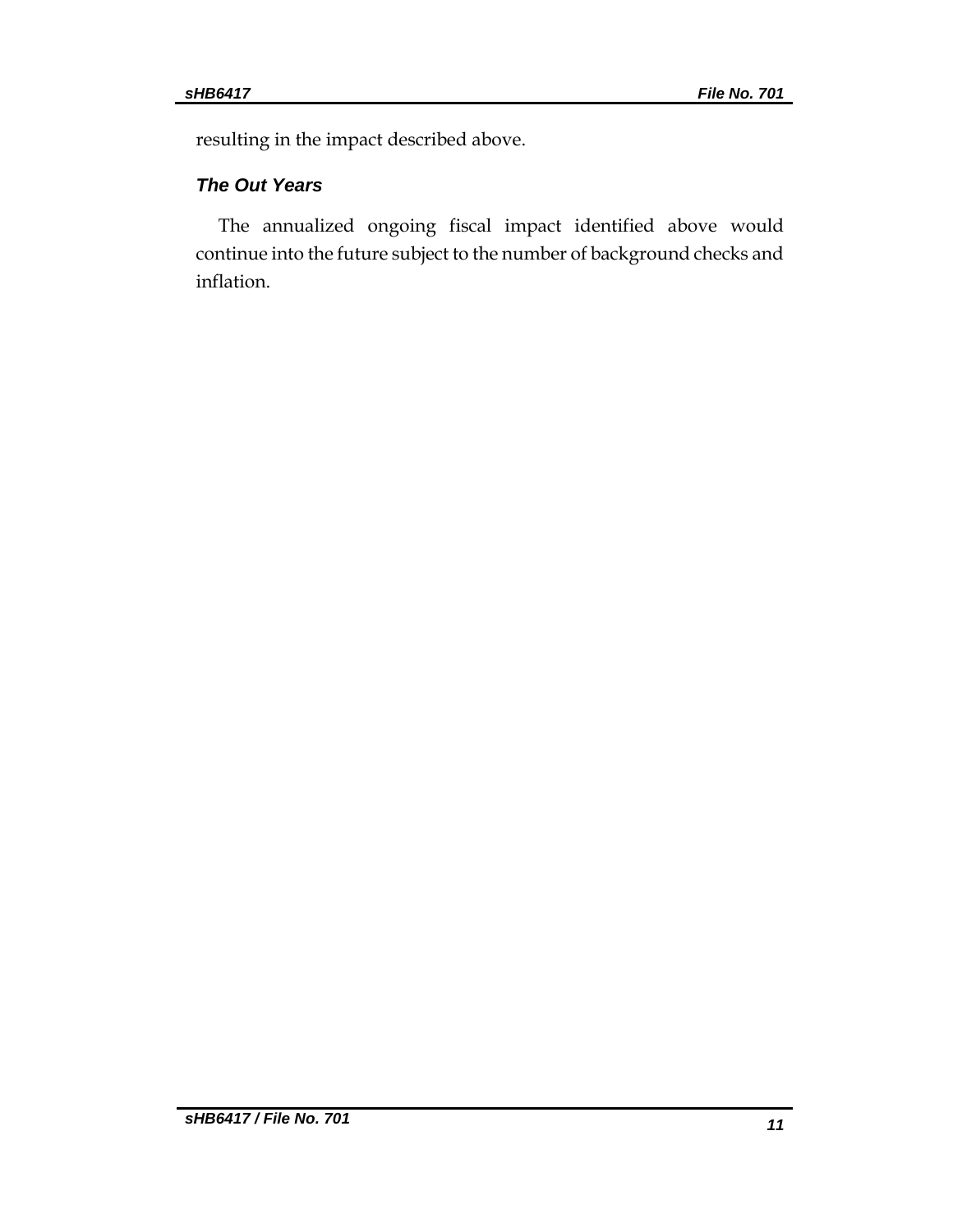## **OLR Bill Analysis**

## **sHB 6417 (as amended by House "A")\***

## *AN ACT REQUIRING BACKGROUND CHECKS FOR CERTAIN EMPLOYEES OF YOUTH CAMPS.*

## **SUMMARY**

Starting October 1, 2022, this bill requires youth camps licensed by the Office of Early Childhood (OEC) (see BACKGROUND) to require prospective employees age 18 or older to submit to comprehensive background checks if they are applying for positions that provide care or involve unsupervised access to any child in the youth camp.

Similarly, the bill requires certain municipalities, businesses, and nonprofit organizations operating youth athletic activities ("operators"), starting October 1, 2022, to require prospective employees or volunteers who are age 18 or older and applying for a position as coach, instructor, or athletic trainer to submit to comprehensive background checks.

The bill establishes specifications for these background checks, including specifying who may conduct them, what databases must be checked, the frequency of the checks, the exemptions from the requirements; the crimes that are generally disqualifying; the required protocols when a criminal record or certain convictions are found; notification requirements and associated penalties for failure to report; and record retention requirements.

\*House Amendment " $A$ " adds the provisions that pertain to youth sports coaches, trainers, and instructors; sets the circumstances under which a third-party provider may conduct the background check; adds the option to search the Judicial Branch's electronic criminal system for convictions; exempts certain visa-holders; requires licensees to maintain background check records and make them available to OEC upon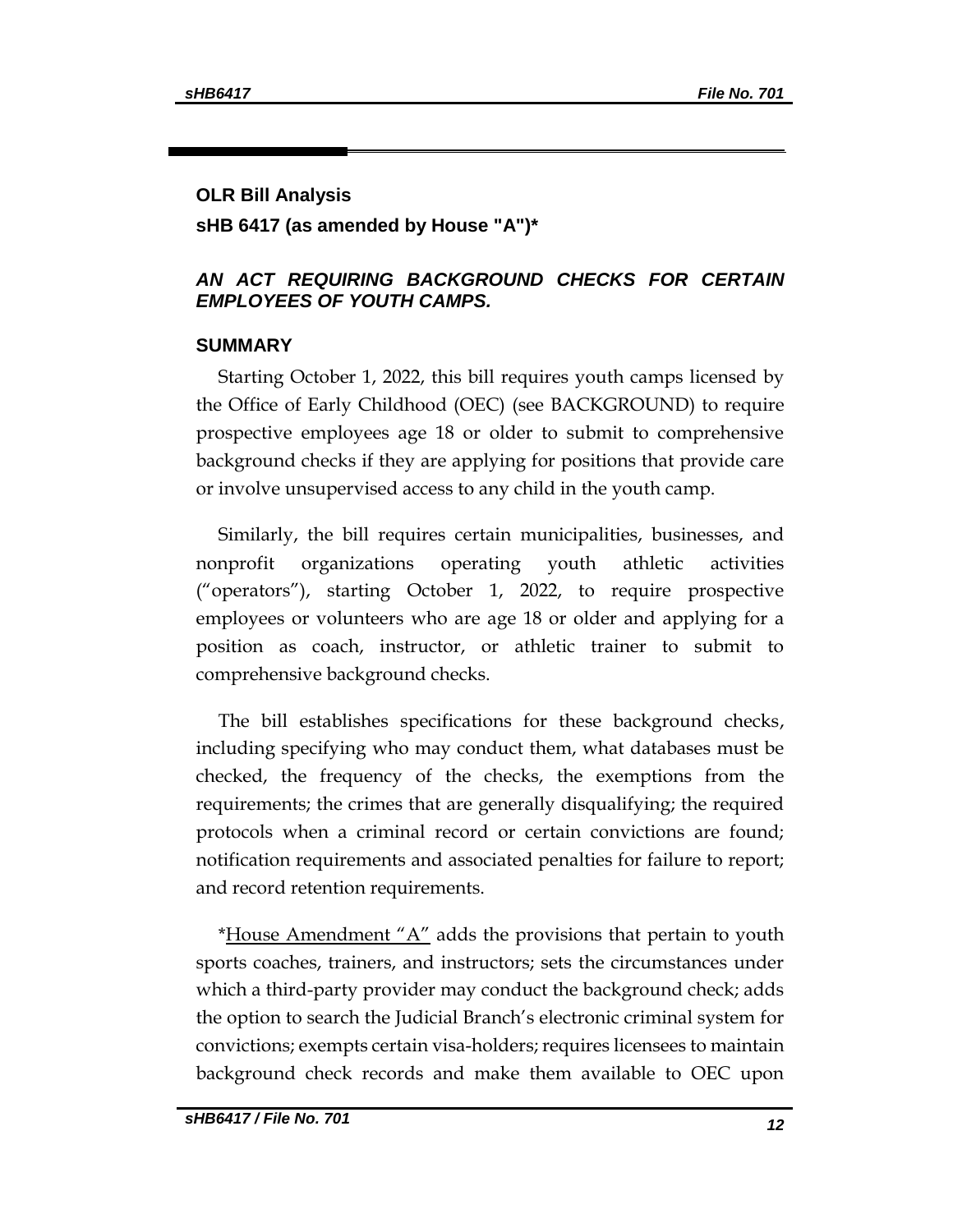request; establishes protocols for the finding of a criminal record or conviction of specified crimes; establishes a licensee's duty to report convictions to OEC and imposes a penalty for failure to report; and makes other minor changes.

EFFECTIVE DATE: October 1, 2021

## **COMPREHENSIVE BACKGROUND CHECKS FOR YOUTH CAMP EMPLOYEES**

### *Background Check Options*

The bill provides two options to meet the background check requirement. Under the first option, the background check must include the following:

- 1. a criminal history records check conducted by (a) the State Police Bureau of Identification in accordance with existing law (see BACKGROUND) or (b) searching the electronic criminal record system for convictions maintained on the Judicial Department's website matching the prospective employee's name and birth date;
- 2. a check of the state child abuse registry;
- 3. a check of the state sex offender registry; and
- 4. a search of the National Sex Offender Registry public website maintained by the U.S. Department of Justice.

Alternatively, a background check may be done by a third-party provider of national criminal history record checks conducted through a centralized database using the prospective employee's fingerprints. The provider must be on the list of providers OEC publishes on its website.

## *Release of Information*

Under the bill, prior to conducting a child abuse registry check, (1) the youth camps must submit to OEC a form signed by the prospective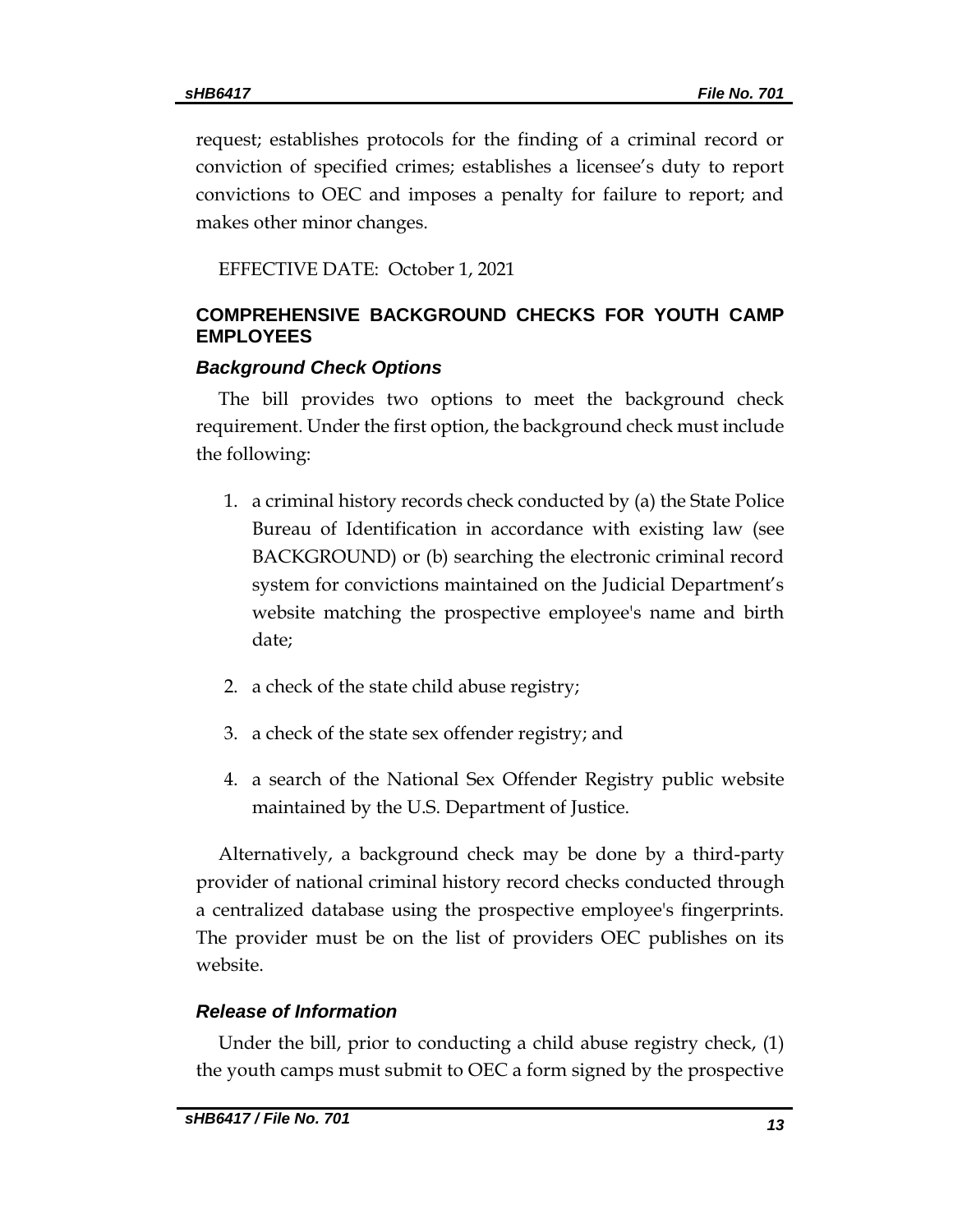employee authorizing the release of personal information and (2) OEC must submit this signed form to the Department of Children and Families (DCF). The bill requires OEC to prescribe the form.

#### *Provisional Employment*

Under the bill, prospective employees may begin working on a provisional basis while the comprehensive background check is pending. Their work must always be supervised by an employee who was subjected to the comprehensive background check within the previous five years.

### *Exemptions for Certain Visa Holders*

The bill exempts prospective employees who hold J-1, H-1B, or R-1 visas issued by the U.S. Department of State from this background check requirement.

### *Frequency of Background Checks*

Under the bill, licensees must require any youth camp employees holding a position that requires the provision of care to a child or involves unsupervised access to a child to submit to the bill's comprehensive background check within five years after their hiring date and at least once every five years after that. The bill specifies that licensees are not prohibited from requiring such employees to submit to a comprehensive background check more than once every five years.

#### *Record Retention*

The bill requires licensees to maintain, and make available upon OEC's request, any documentation associated with a comprehensive background check for at least five years from the date the (1) background check was completed, if the subject of the comprehensive background check was not hired, or (2) employment ended, if the licensee had hired the subject of the comprehensive background check.

#### *OEC Enforcement Powers*

The bill gives the OEC commissioner the express authorization to (1) refuse to license a person to establish, conduct, or maintain a youth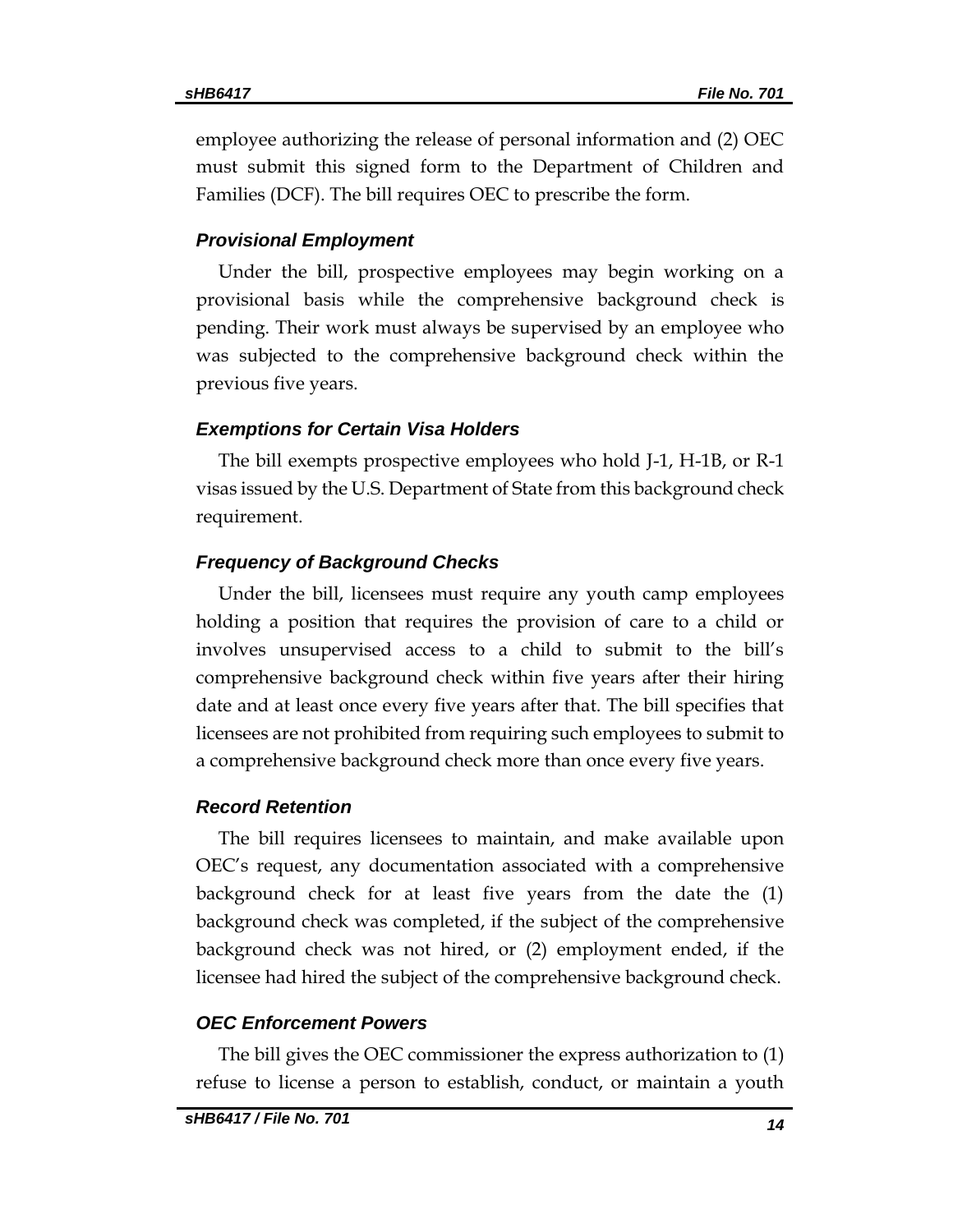camp; (2) suspend or revoke the license; or (3) take any other action authorized under regulation if the person who establishes, conducts, or maintains the youth camp or an employee in a position connected with the provision of care to a child or involving unsupervised access to a child has been convicted in this state or any other state of certain felonies.

This applies to a felony involving the following:

- 1. use, attempted use, or threatened use of physical force against another person;
- 2. cruelty to persons;
- 3. injury or risk of injury to or impairing morals of children;
- 4. abandonment of children under age six;
- 5. any felony where the victim is a child under age 18;
- 6. sexual assault in a spousal of cohabitating relationship;
- 7. 1st, 2nd, 3rd, or 4th degree sexual assault;
- 8. 3rd degree sexual assault with a firearm; or
- 9. 1st degree aggravated sexual assault.

Under the bill, the OEC commissioner may also take the enforcement actions described above if the person has a criminal record in this state or any other state that the commissioner reasonably believes renders the person unsuitable to establish, conduct, or maintain or be employed by a youth camp.

Under the bill, the OEC commissioner's refusal to issue a license must be in accordance with the statutes that apply to post-conviction hiring.

## *Notification by Licensee to OEC of Certain Criminal Convictions*

The bill requires any person licensed to establish, operate, or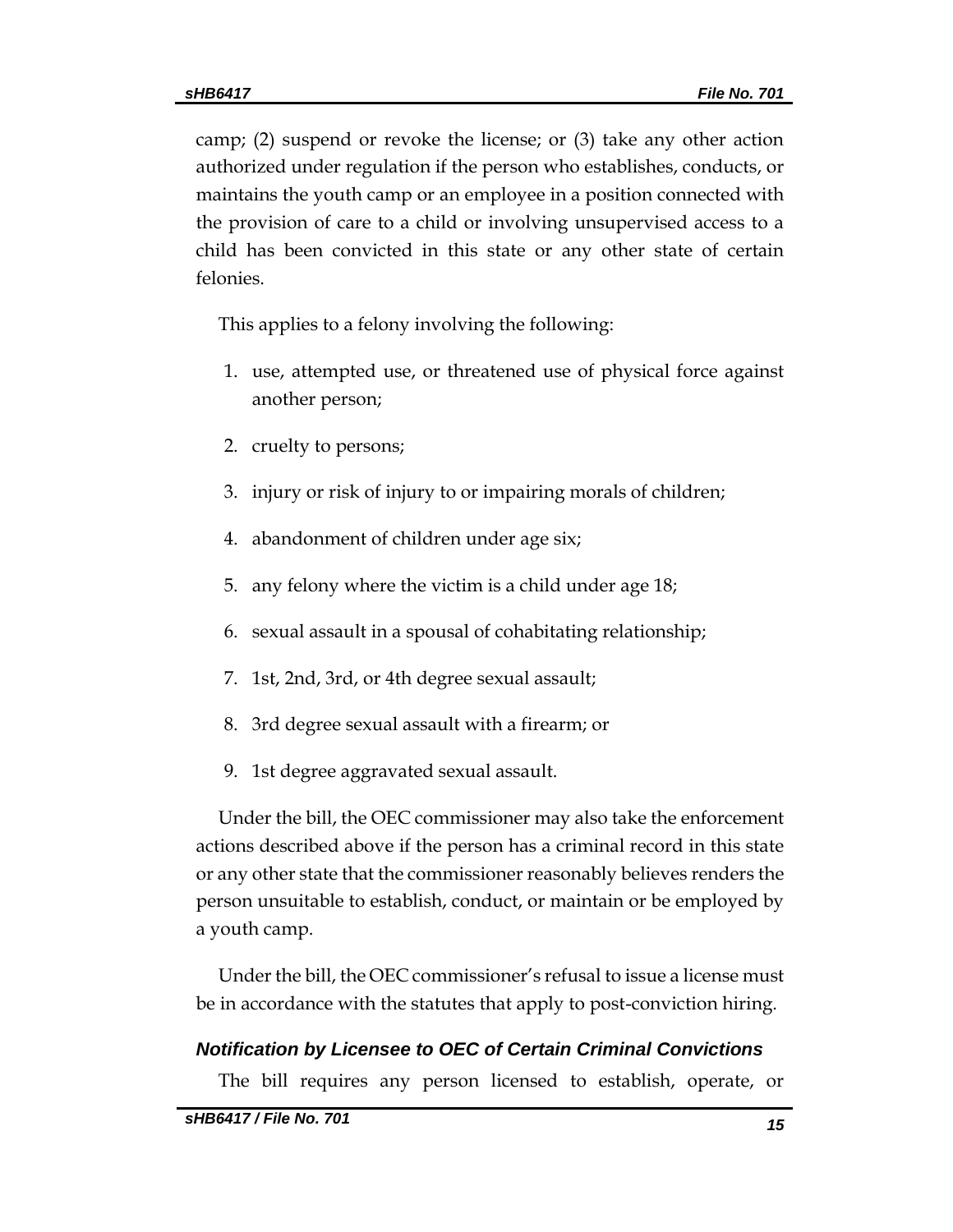maintain a youth camp to notify the OEC commissioner if the licensee or youth camp employee is convicted of any of the crimes listed above and is employed in a position connected with the provision of care to a child or involving unsupervised access to a child. The licensee or employee must notify OEC immediately upon learning about the conviction.

## *Penalty for Failure to Notify*

Under the bill, failure to comply with the notification requirement (1) may result in license suspension or revocation or the imposition of any action authorized by regulation and (2) subjects the licensee to a civil penalty of up to \$100 per day for each day after the licensee learned of the conviction, up to \$4,500 total.

## **COMPREHENSIVE BACKGROUND CHECKS FOR YOUTH SPORTS COACHES, TRAINERS, AND INSTRUCTORS**

This bill requires certain municipalities, businesses, and nonprofit organizations operating youth athletic activities ("operators"), starting October 1, 2022, to require prospective employees or volunteers who are age 18 or older and applying for a position as coach, instructor, or athletic trainer to submit to a comprehensive background check.

The bill applies this requirement to youth athletic activities organized for participants age 19 and under.

## *Background Check Options*

The bill provides two options to meet the background check requirement. Under the first option, the background check must include the following:

1. a criminal history records check conducted by (a) the State Police Bureau of Identification in accordance with existing law (see BACKGROUND) or (b) searching the electronic criminal record system for convictions maintained on the Judicial Department's website matching the prospective employee's name and birth date;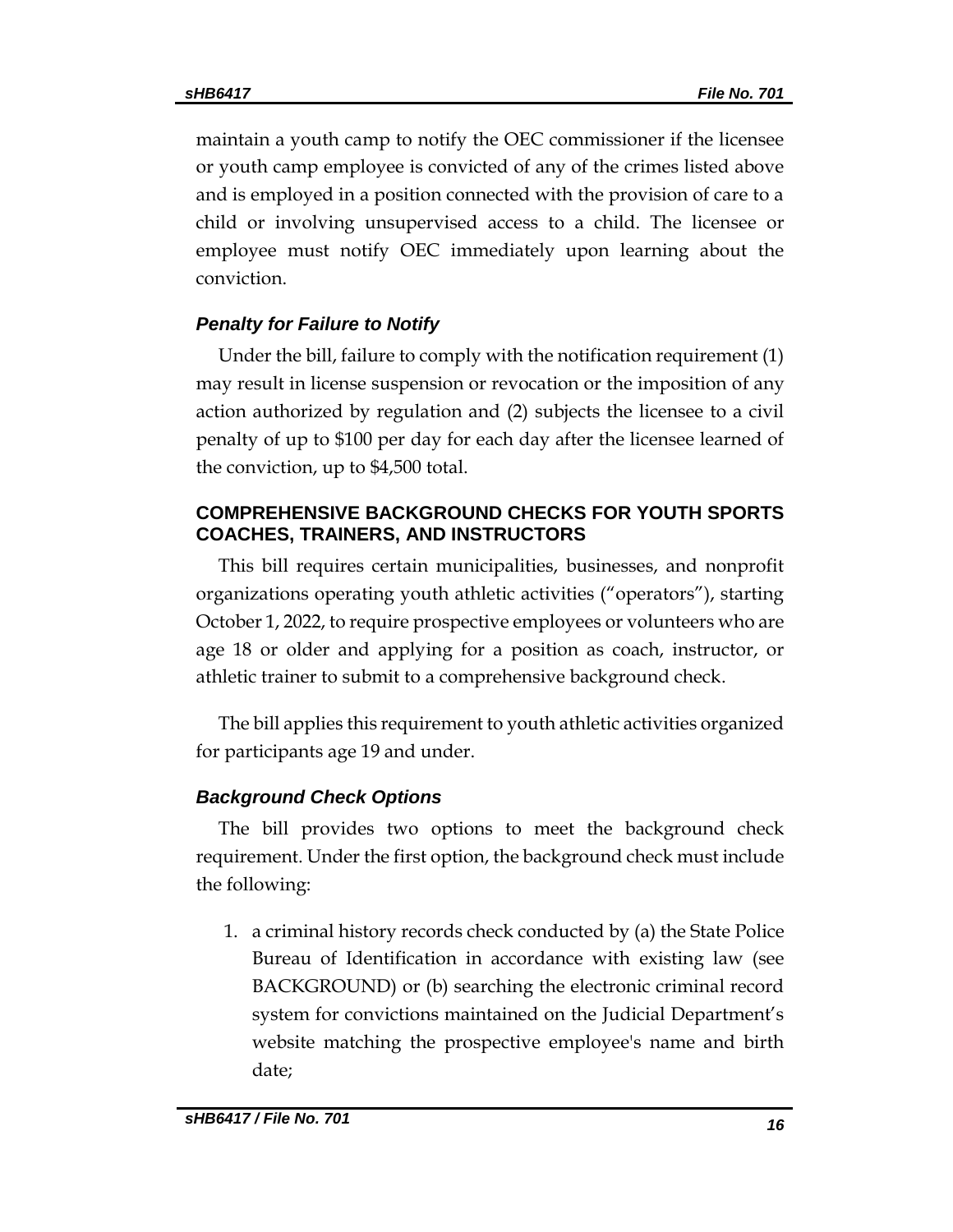- 2. a check of the state child abuse registry;
- 3. a check of the state sex offender registry; and
- 4. a search of the National Sex Offender Registry public website maintained by the U.S. Department of Justice.

Alternatively, the background check requirement can be conducted by a third-party provider of national criminal history record checks in accordance with the national industry background check standards established by the United States Olympic and Paralympic Committee.

## *Release of Information*

For each check of the state child abuse registry conducted in accordance with this provision, an operator must submit to DCF an authorization for the release of personal information signed by the prospective employee or volunteer.

#### *Provisional Employment*

The bill generally allows prospective employees and volunteers to begin working on a provisional basis while the background check is pending. This work must always be supervised by an employee or volunteer who was subjected to the comprehensive background check within the previous five years.

#### *Frequency of Background Checks*

The bill requires employees and volunteers in these positions to submit to the same background checks at least once every five years.

It also specifies that it does not prohibit an operator from requiring an applicant for a position as a coach, instructor, or athletic trainer to submit to comprehensive background checks more often than once every five years.

#### *Exemptions*

The bill exempts from the comprehensive background check requirement the following applicants for a position as a coach,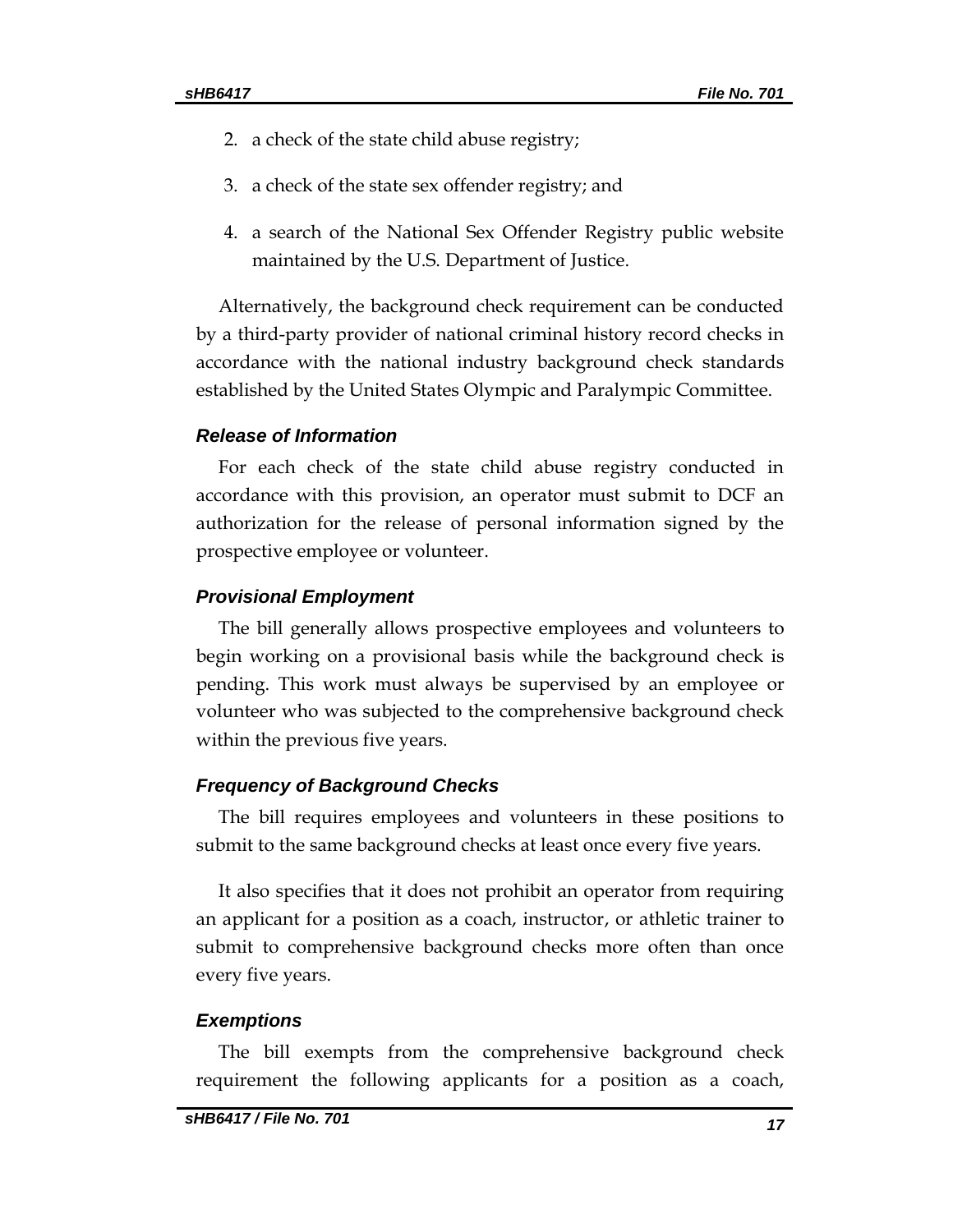instructor, or athletic trainer for a youth athletic activity:

- 1. employees or volunteers of a youth athletic activity operator in the state or who have not been separated from employment as a youth athletic activity coach, instructor, or athletic trainer in the state for more than 180 days and have successfully completed the comprehensive background check in the previous five years or
- 2. intramural or interscholastic athletic coaches employed by a local or regional board of education, so long as the board satisfies the state and national criminal history records checks requirements for board employees under existing law.

## *Criminal Record or Conviction Result*

The bill establishes conditions under which operators may not employ someone or accept them as a volunteer, youth athletic activity coach, instructor, or athletic trainer.

Under the bill, if the comprehensive background check results in a finding that a person who applied for the position (1) has been convicted in this state or any other state of any of the felony crimes listed above (see "OEC Enforcement Powers" above) or (2) has a criminal record in this state or any other state that the operator reasonably believes may render the person unsuitable for the position, the operator must not employ the person or accept them as a volunteer if it determines that he or she is not suitable for the position after considering the following:

- 1. the nature of the crime and its relationship to the position for which the person has applied,
- 2. information pertaining to the degree of rehabilitation of the convicted person, and
- 3. the time elapsed since the conviction or release.

## *Definitions*

**Operator.** By law, an "operator" is any municipality, business, or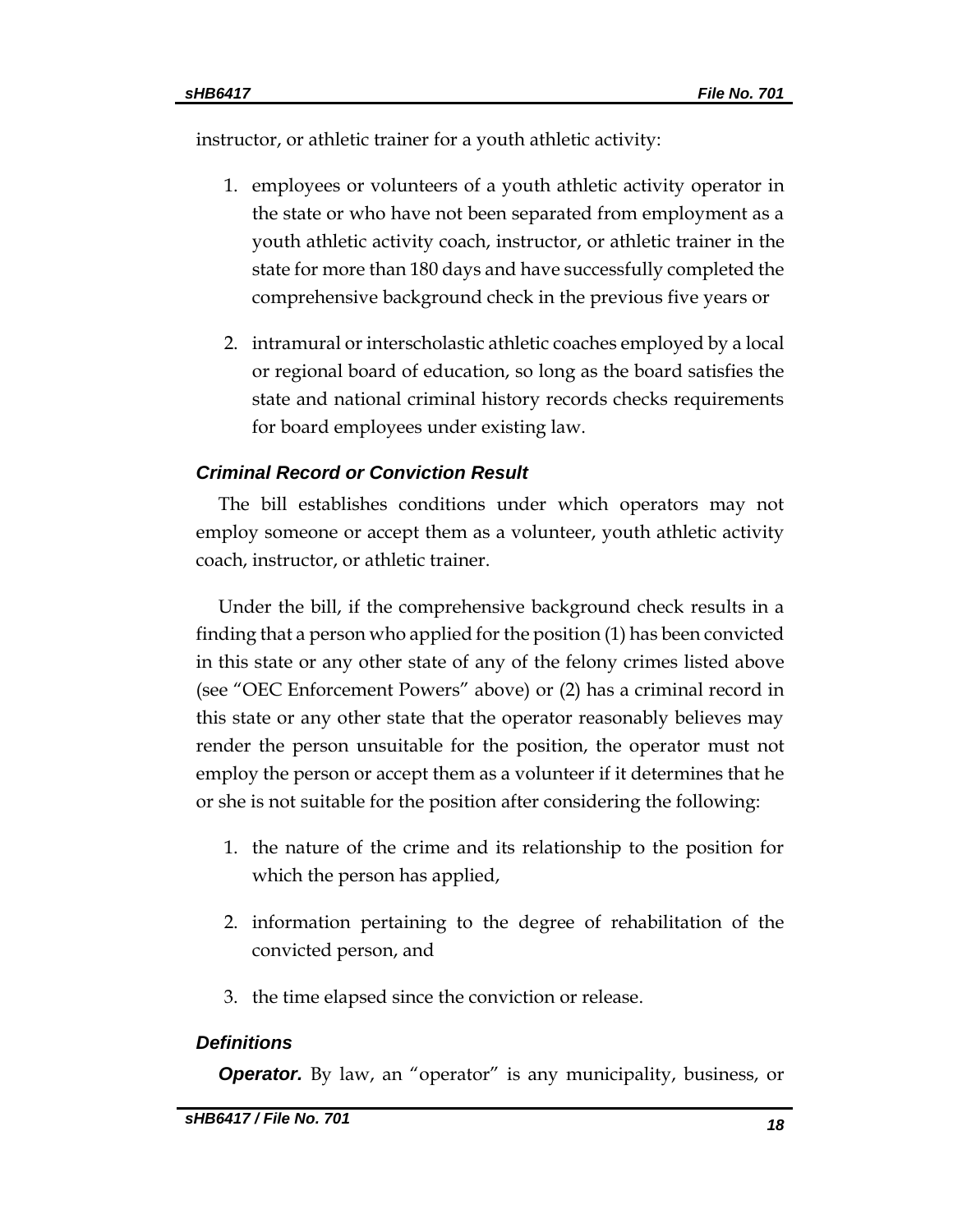nonprofit organization that conducts, coordinates, organizes, or otherwise oversees any youth athletic activity. It does not include any of these entities, whether or not compensated, that solely provide access to, or use of, a field, court, or other recreational area.

*Youth Athletic Activity.* Under existing law, a youth athletic activity is an organized athletic activity involving participants who:

- 1. (a) engage in, or practice or prepare for, an organized athletic game or competition against another team, club, or entity or (b) attend an organized athletic camp or clinic that trains, instructs, or prepares these participants and
- 2. pay a fee to participate in such an organized athletic game or competition or attend such a camp or clinic, or whose fee is sponsored by a municipality, business, or nonprofit organization.

It does not include any college or university athletic activity, or one that is incidental to a nonathletic program or lesson.

Under current law, youth athletic activities participants are ages seven through 19. The bill additionally applies its background check provisions to youth athletic activities in which participants are under age seven.

#### **BACKGROUND**

#### *Youth Camps*

By law, the programs that must be licensed as youth camps are any regularly scheduled programs or organized group activities advertised as a camp or operated only during school vacations or on weekends by a person, partnership, corporation, association, the state, or a municipal agency for recreational or educational purposes and accommodating at least five children, from ages three to 16. These children (1) may not be bona fide personal guests in the private home of an individual and (2) must live apart from their relatives, parents, or legal guardian at least three full or partial days per week unless a relative or guardian is a camp employee. It does not include classroom-based summer instructional